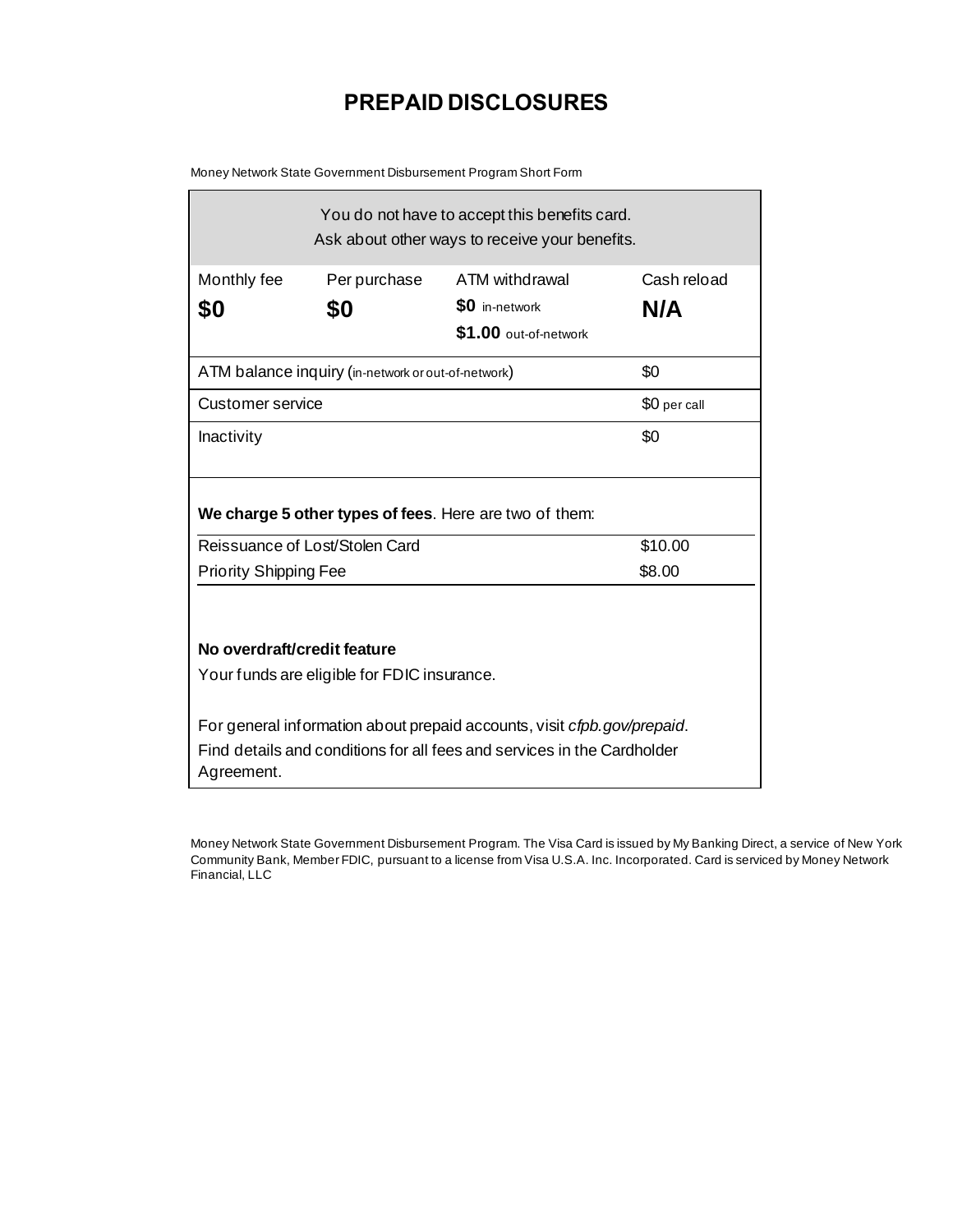## **List of all fees (Long Form) for the Money Network**® **State Government Disbursement Program**

| <b>All Fees</b>                                               | <b>Program Fees</b> | <b>Details</b>                                                                                                                                                                                                                                                                                                                                                                                                                                                                                                                                                                                                                                                                                                                                                                                                                                                                                                                                                                                                              |  |  |  |  |
|---------------------------------------------------------------|---------------------|-----------------------------------------------------------------------------------------------------------------------------------------------------------------------------------------------------------------------------------------------------------------------------------------------------------------------------------------------------------------------------------------------------------------------------------------------------------------------------------------------------------------------------------------------------------------------------------------------------------------------------------------------------------------------------------------------------------------------------------------------------------------------------------------------------------------------------------------------------------------------------------------------------------------------------------------------------------------------------------------------------------------------------|--|--|--|--|
| <b>Monthly Usage</b>                                          |                     |                                                                                                                                                                                                                                                                                                                                                                                                                                                                                                                                                                                                                                                                                                                                                                                                                                                                                                                                                                                                                             |  |  |  |  |
| Account Opening and Card Receipt                              | \$0.00              | No fee for Account Opening and initial Card.                                                                                                                                                                                                                                                                                                                                                                                                                                                                                                                                                                                                                                                                                                                                                                                                                                                                                                                                                                                |  |  |  |  |
| Monthly Maintenance Fee                                       | \$0.00              | We do not assess a monthly maintenance fee.                                                                                                                                                                                                                                                                                                                                                                                                                                                                                                                                                                                                                                                                                                                                                                                                                                                                                                                                                                                 |  |  |  |  |
| <b>Add Money</b>                                              |                     |                                                                                                                                                                                                                                                                                                                                                                                                                                                                                                                                                                                                                                                                                                                                                                                                                                                                                                                                                                                                                             |  |  |  |  |
| Payer Deposit                                                 | \$0.00              | Funds are loaded only by your Payer.                                                                                                                                                                                                                                                                                                                                                                                                                                                                                                                                                                                                                                                                                                                                                                                                                                                                                                                                                                                        |  |  |  |  |
| <b>Spend Money</b>                                            |                     |                                                                                                                                                                                                                                                                                                                                                                                                                                                                                                                                                                                                                                                                                                                                                                                                                                                                                                                                                                                                                             |  |  |  |  |
| Signature Debit Transactions                                  | \$0.00              | Select "Credit" or sign at point-of-sale (POS). International Service Assessment or<br>Cross Border Assessment may also apply to International Transactions.                                                                                                                                                                                                                                                                                                                                                                                                                                                                                                                                                                                                                                                                                                                                                                                                                                                                |  |  |  |  |
| <b>PIN Debit Transactions</b>                                 | \$0.00              | Select "Debit" and enter PIN at POS; cash back option at participating merchants.<br>International Service Assessment or Cross Border Assessment may also apply to<br>International Transactions.                                                                                                                                                                                                                                                                                                                                                                                                                                                                                                                                                                                                                                                                                                                                                                                                                           |  |  |  |  |
| <b>Get Cash or Send Cash</b>                                  |                     |                                                                                                                                                                                                                                                                                                                                                                                                                                                                                                                                                                                                                                                                                                                                                                                                                                                                                                                                                                                                                             |  |  |  |  |
| ATM Withdrawal Fee or ATM Decline Fee   In-Network            | \$0.00              | Withdrawal or Decline from ATM that is a part of our network. To find in-network<br>ATMs, use the locator on our Mobile App (data rates may apply) or on our<br>Website, or call Customer Service.                                                                                                                                                                                                                                                                                                                                                                                                                                                                                                                                                                                                                                                                                                                                                                                                                          |  |  |  |  |
| ATM Withdrawal Fee   Out-of-Network                           | \$1.00              | This is our fee. We waive the first ATM Withdrawal Fee   Out-of-Network or ATM<br>Withdrawal INT Fee (Non-U.S.) per payment cycle. You may also be charged a fee<br>by the ATM operator, even if you do not complete a transaction. "Out-of-Network"<br>means ATMs that are not in-network ATMs. To find in-network ATMs, use the<br>locator on our Mobile App (data rates may apply) or on our Website, or call<br>Customer Service.                                                                                                                                                                                                                                                                                                                                                                                                                                                                                                                                                                                       |  |  |  |  |
| ATM Decline Fee   Out-of-Network                              | \$0.00              | We do not charge a fee for this service. You may be charged a fee by the ATM<br>operator.                                                                                                                                                                                                                                                                                                                                                                                                                                                                                                                                                                                                                                                                                                                                                                                                                                                                                                                                   |  |  |  |  |
| Bank Teller Over the Counter Cash Withdrawal                  | \$0.00              | At banks displaying the card association logo on your Card's front side. This is our<br>fee. International Service Assessment or Cross Border Assessment may also apply<br>to International Transactions.                                                                                                                                                                                                                                                                                                                                                                                                                                                                                                                                                                                                                                                                                                                                                                                                                   |  |  |  |  |
| Transfer to Customer Bank Fee                                 | \$0.00              | Domestic ACH transactions are subject to additional terms that are disclosed<br>when transaction is initiated.                                                                                                                                                                                                                                                                                                                                                                                                                                                                                                                                                                                                                                                                                                                                                                                                                                                                                                              |  |  |  |  |
| International ACH Withdrawal Fee                              | Not Available       | This transaction allows you to transfer funds via ACH to an international bank<br>account. We charge transfer fees consisting of a flat fee of up to \$7.00 plus a<br>mark-up on the exchange rate of up to 3.5%. The transfer fees may be less<br>depending on the amount transferred and market conditions. Applicable transfer<br>taxes will also be charged. The exact amount of transfer fees and transfer taxes<br>charged by us will be disclosed to you before you complete the transaction. Your<br>transaction is subject to an exchange rate conversion, and may be subject to<br>additional fees and taxes from 3rd parties. Recipient's financial institution may<br>also charge fees and taxes. We do not monitor exchange rates or fees established<br>by 3rd parties, and these amounts are subject to change. These transactions are<br>subject to additional terms that are disclosed when a transaction is initiated. See<br>Website for more information. You may call Customer Service for assistance. |  |  |  |  |
| <b>Information</b>                                            |                     |                                                                                                                                                                                                                                                                                                                                                                                                                                                                                                                                                                                                                                                                                                                                                                                                                                                                                                                                                                                                                             |  |  |  |  |
| Monthly Paper Statement                                       | \$0.00              | You may also obtain Account activity without a fee via Mobile App (data rates may<br>apply), our Website, or by contacting Customer Service.                                                                                                                                                                                                                                                                                                                                                                                                                                                                                                                                                                                                                                                                                                                                                                                                                                                                                |  |  |  |  |
| <b>Customer Service</b>                                       | \$0.00              | 24/7 toll free Account access, including account balance inquiries.                                                                                                                                                                                                                                                                                                                                                                                                                                                                                                                                                                                                                                                                                                                                                                                                                                                                                                                                                         |  |  |  |  |
| ATM Balance Inquiry Fee   In-Network                          | \$0.00              | To find in-network ATMs, use the locator on our Mobile App (data rates may<br>apply) or at our Website, or call Customer Service.                                                                                                                                                                                                                                                                                                                                                                                                                                                                                                                                                                                                                                                                                                                                                                                                                                                                                           |  |  |  |  |
| ATM Balance Inquiry Fee   Out-of-Network                      | \$0.00              | This is our fee. You may also be charged a fee by the ATM operator, even if you do<br>not complete a transaction.                                                                                                                                                                                                                                                                                                                                                                                                                                                                                                                                                                                                                                                                                                                                                                                                                                                                                                           |  |  |  |  |
| Using Your Card Outside the U.S. (International Transactions) |                     |                                                                                                                                                                                                                                                                                                                                                                                                                                                                                                                                                                                                                                                                                                                                                                                                                                                                                                                                                                                                                             |  |  |  |  |
| ATM Withdrawal INT Fee (Non-U.S.)                             | \$1.00              | This is our fee. We waive the first ATM Withdrawal Fee   Out-of-Network or ATM<br>Withdrawal INT Fee (Non-U.S.) per payment cycle. You may also be charged a fee<br>by the ATM operator, even if you do not complete a transaction. Currency<br>Conversion Assessment Fee, International Service Assessment, and/or Cross<br>Border Assessment may also apply to these transactions.                                                                                                                                                                                                                                                                                                                                                                                                                                                                                                                                                                                                                                        |  |  |  |  |
| ATM Decline INT Fee (Non-U.S.)                                | \$0.00              |                                                                                                                                                                                                                                                                                                                                                                                                                                                                                                                                                                                                                                                                                                                                                                                                                                                                                                                                                                                                                             |  |  |  |  |
| ATM Balance Inquiry INT Fee (Non-U.S.)                        | \$0.00              |                                                                                                                                                                                                                                                                                                                                                                                                                                                                                                                                                                                                                                                                                                                                                                                                                                                                                                                                                                                                                             |  |  |  |  |